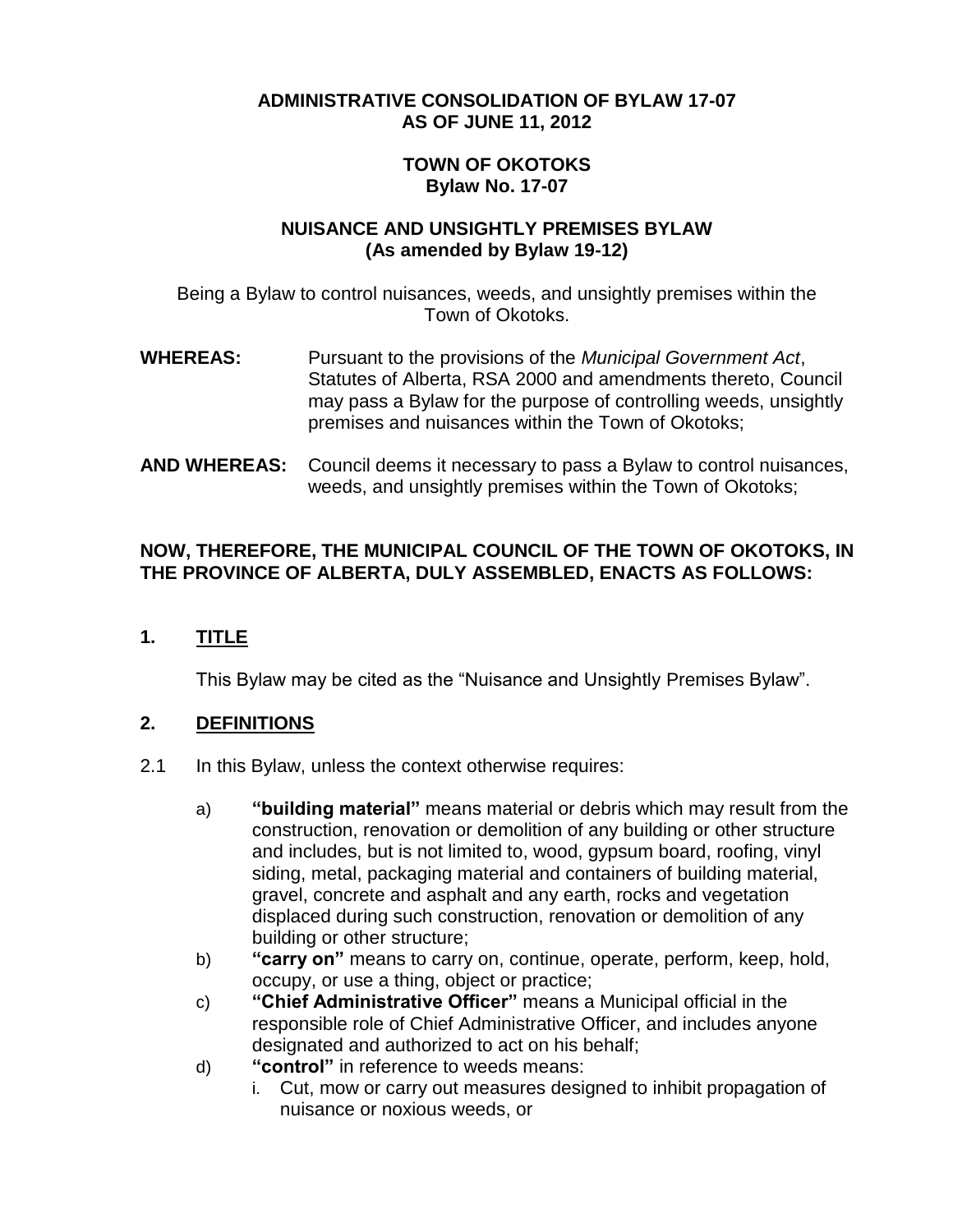- ii. Destroy the prohibited noxious weed if specified by a Peace Officer or Weed Inspector employed by the Town of Okotoks, or **(Bylaw 19-12)**
- iii. Carry out other measures as prescribed by a Peace Officer or Weed Inspector employed by the Town of Okotoks;
- e) **"Council"** means the Council of the Town of Okotoks;
- f) **"Court"** means the Provincial Court of Alberta;
- g) **"front yard"** means the yard which extends in width between the side boundaries of a site and in depth from the front boundary of the site to the front yard setback as prescribed in the district by the Land Use Bylaw and is determined by the majority of sites fronting on a street. With a corner lot, it is determined by the narrowest portion of the lot. With irregularly shaped lots a mean average shall be used to establish the yard (see Schedule "A"); **(Bylaw 19-12)**
- h) **"garbage"** means any household or commercial rubbish including, but not limited to, boxes, cartons, bottles, cans, containers, packaging, wrapping material, waste paper, cardboard, food, discarded clothing or fabric and discarded household items;

# **(Clause i) deleted as per Bylaw 19-12)**

- i) **"including"** when introducing a list of items, does not limit the meaning of the words to those items or to items of a similar kind;
- j) **"Notice"** means a notice issued pursuant to this Bylaw to remedy a condition that is not in compliance with any provision of this Bylaw;
- k) **"owner"** means:
	- i. a person who is registered under the *Land Titles Act* as the owner of a parcel of land, or
	- ii. a person who is recorded as the owner of a property on the tax assessment roll of the Municipal District, or
	- iii. a person who has purchased or otherwise acquired a parcel of land, whether he has purchased or otherwise acquired the land directly from the owner or from another purchaser, and has not yet become the registered owner thereof; or
	- iv. a person holding himself out as the person having the powers and authority of ownership of a property or premises or who for the time being exercises the powers and authority of ownerships; or
	- v. a person controlling a property or premises under construction, or
	- vi. a person who is the occupant of a property or premises pursuant to a rental or lease agreement, license or permit;
- l) **"Peace Officer"** means a person so designated, and includes any inspector designated by Council or the Chief Administrative Officer, to perform the duties of peace officer with respect to the enforcement of this Bylaw; **(Bylaw 19-12)**
- m) **"person"** means an individual or any business entity including a firm, partnership, association, corporation, company or society;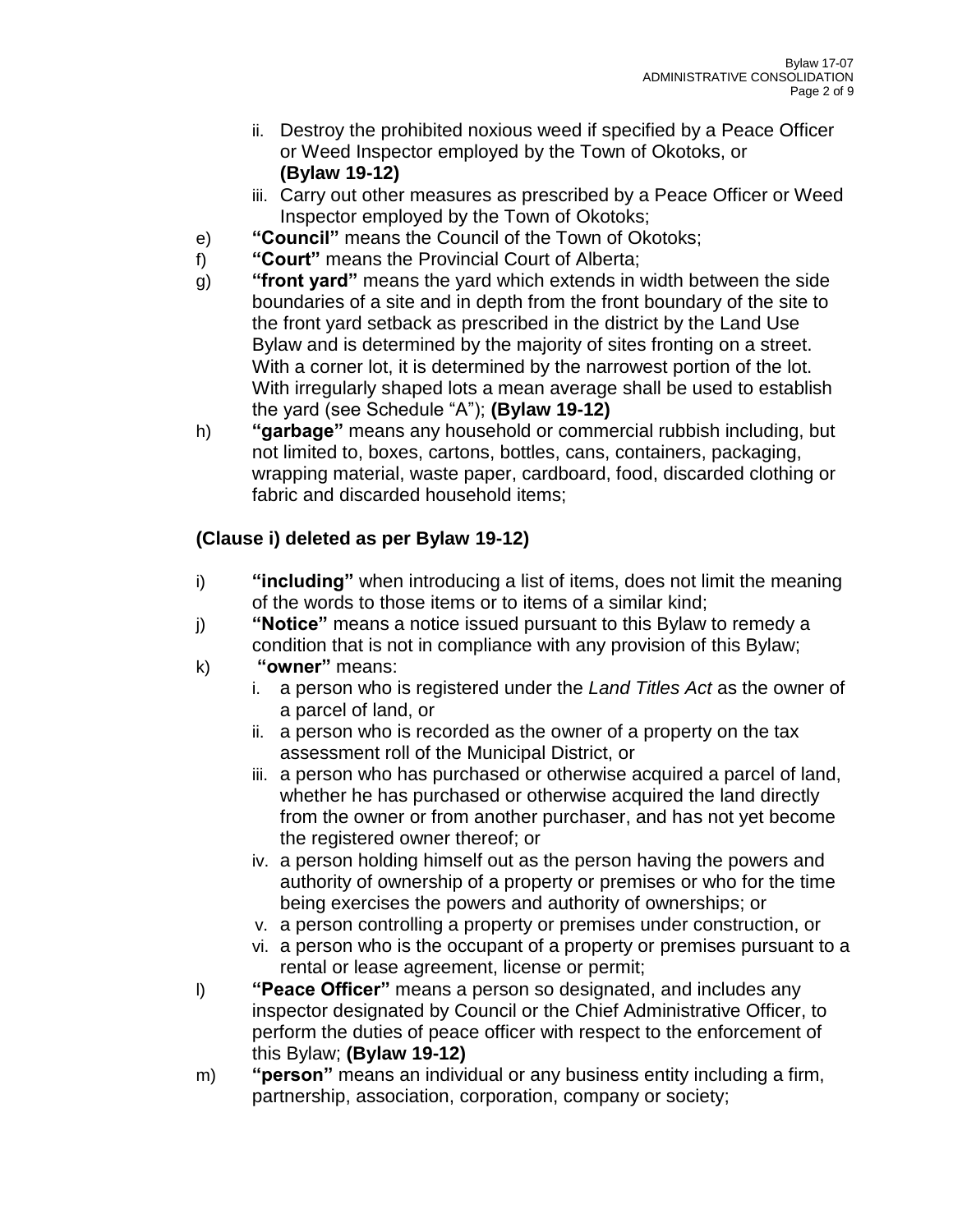- n) **"premises"** means any land situated in whole or in part within the Town including the external surfaces of all buildings and land immediately adjacent to any building or buildings and includes any land or buildings owned or leased by the Town;
- o) **"***Provincial Offences Procedure Act"* means the *Provincial Offences Procedure Act,* R.S.A. 2000, Chapter P-34, and the regulations thereof, as amended or replaced from time to time;
- p) **"rear yard**" means the yard which extends in width between the side boundaries of a site and in depth from the rear boundary of the site to the rear year setback as prescribed in the district by the Land Use Bylaw. With irregularly shaped lots a mean average shall be used to establish the yard (See Schedule "A"); **(Bylaw 19-12)**
- q) **"recreation vehicle"** means a vehicle or trailer that is designed, constructed and equipped, either temporarily or permanently, as an accommodation for travel, vacation, or recreational use and includes a travel trailer, motorized home, slide-in camper, chassis-mounted camper, boat, all terrain vehicle, snowmobile and tent trailer, whether licensed or unlicensed; **(Bylaw 19-12)**
- r) **"residential building"** means a structure used as a residence containing one or more dwelling units, including a house, multi-family dwelling, apartment building, hospital, lodging house, hotel, motel, mobile home, tent, trailer, motor home, camper or recreational vehicle of any type;
- s) **"residential development"** means any land that is the site of one or more residential buildings, including farms, ranches, and other land that is used for purely agricultural purposes;
- t) **"roadway"** has the same meaning as defined in the *Traffic Safety Act*; but excludes any lane or alley; **(Bylaw 19-12)**
- u) **"side yard"** means a yard which extends in width between the front and rear yard and in depth from the side boundary of the site to the side yard setback as prescribed in the district by the Land Use Bylaw (see Schedule "A"); **(Bylaw 19-12)**
- v) **"Town"** means the Town of Okotoks, a municipal corporation in the Province of Alberta, and where the context so requires means the area of land within the corporate boundaries thereof;
- w) **"Unsightly Premises"** means any property or part of it which is characterized by visual evidence of a lack of general maintenance and upkeep by the excessive accumulation on the premises of:
	- i. garbage, animal or human excrement, sewage, weeds or dead grass, the whole or a part of an animal carcass, dirt, soil, gravel, rocks, petroleum products, hazardous materials, disassembled equipment or machinery, broken household chattels or goods, or
	- ii. the whole or any part of any vehicle or vehicles which are not registered with the Motor Vehicle Registry for the current year and which are inoperative by reason of disrepair, removed parts or missing equipment, or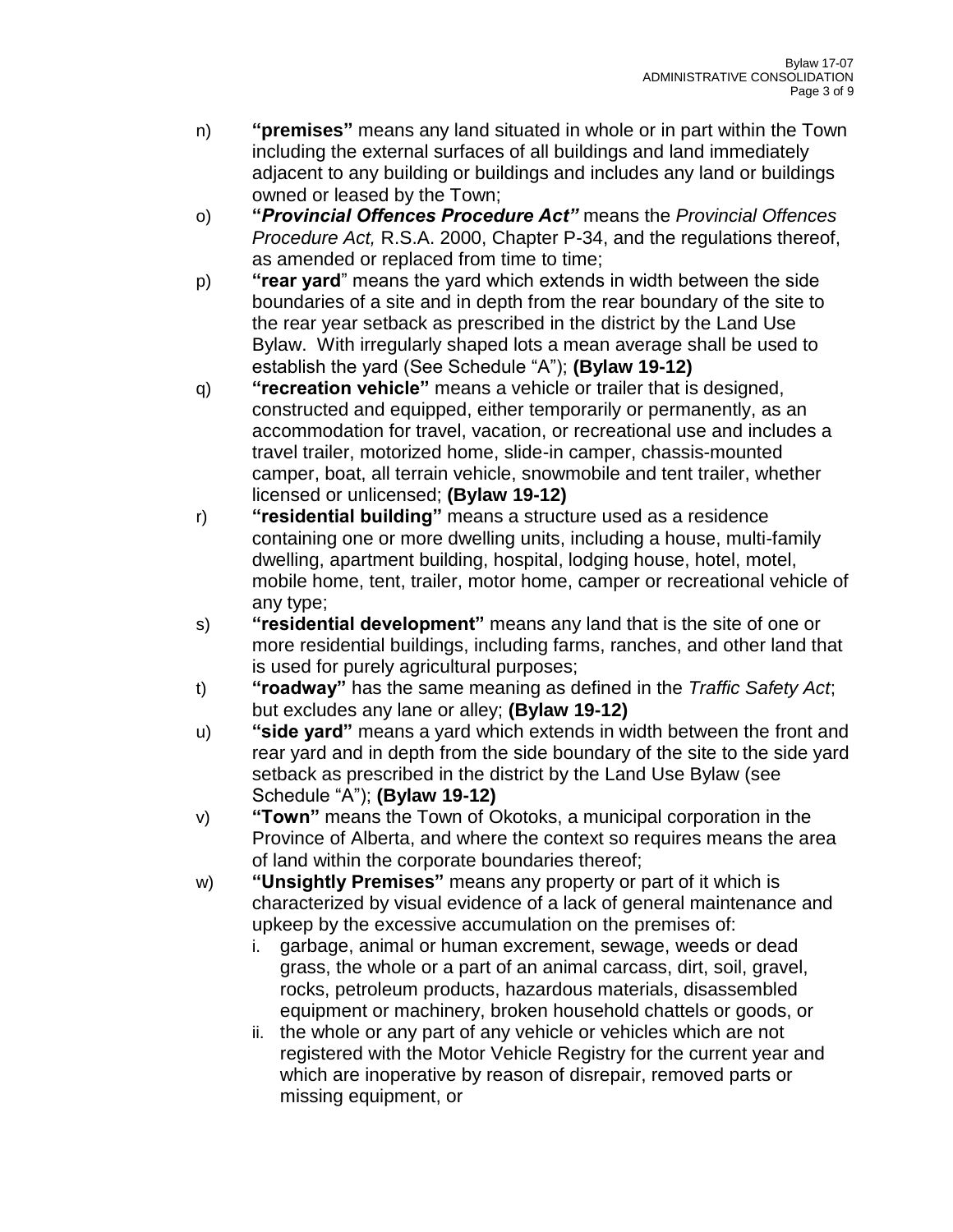- iii. equipment or machinery which has been rendered inoperative by reason of disassembly, age or mechanical condition, including household appliances, or
- iv. animal material, ashes, building material, garbage and yard material as defined in this Bylaw, or
- v. any other form of scrap, litter, trash or waste of any kind; **(Bylaw 19-12)**
- x) **"utility trailer"** means a vehicle so designed that it may be attached to or drawn by a motor vehicle and intended to transport property, goods, etc.; **(Bylaw 19-12)**:
- y) **"vehicle"** has the same meaning as defined in the *Traffic Safety Act*;
- z) **"yard material"** means waste material of an organic nature formed as a result of gardening, horticultural pursuits, or agricultural activities and includes grass, tree and hedge cuttings, waste sod and decomposing plants, leaves and weeds.

# **3. GENERAL PROHIBITION**

- 3.1 No owner of a property or premises shall cause, allow or permit the premises to become or to continue to be an unsightly premises as defined in this Bylaw.
- 3.2 Whether or not a particular premises is "characterized by visual evidence of a lack of general maintenance" or as a result of the "excessive accumulation" of the materials listed in section 2(w) of this Bylaw are questions of fact to be determined by a Court hearing a prosecution pursuant to the provisions of this Bylaw. **(Bylaw 19-12)**
- 3.3 When making the determination during a trial as to whether a particular premises constitutes an "unsightly premises" the Court's considerations shall include any admissible evidence as to:
	- a) The general condition and state of tidiness of the neighbouring or surrounding premises; and
	- b) The location and permitted use of the premises and whether or not the premises is located within a Residential Development; and
	- c) The period of time the premises has been in the state complained of; and
	- d) Whether or not the premises is undergoing construction or renovation, and the period of time that such activity has been ongoing; and
	- e) Any other circumstances or factors relating to the premises which the Court deems are relevant to the said determination.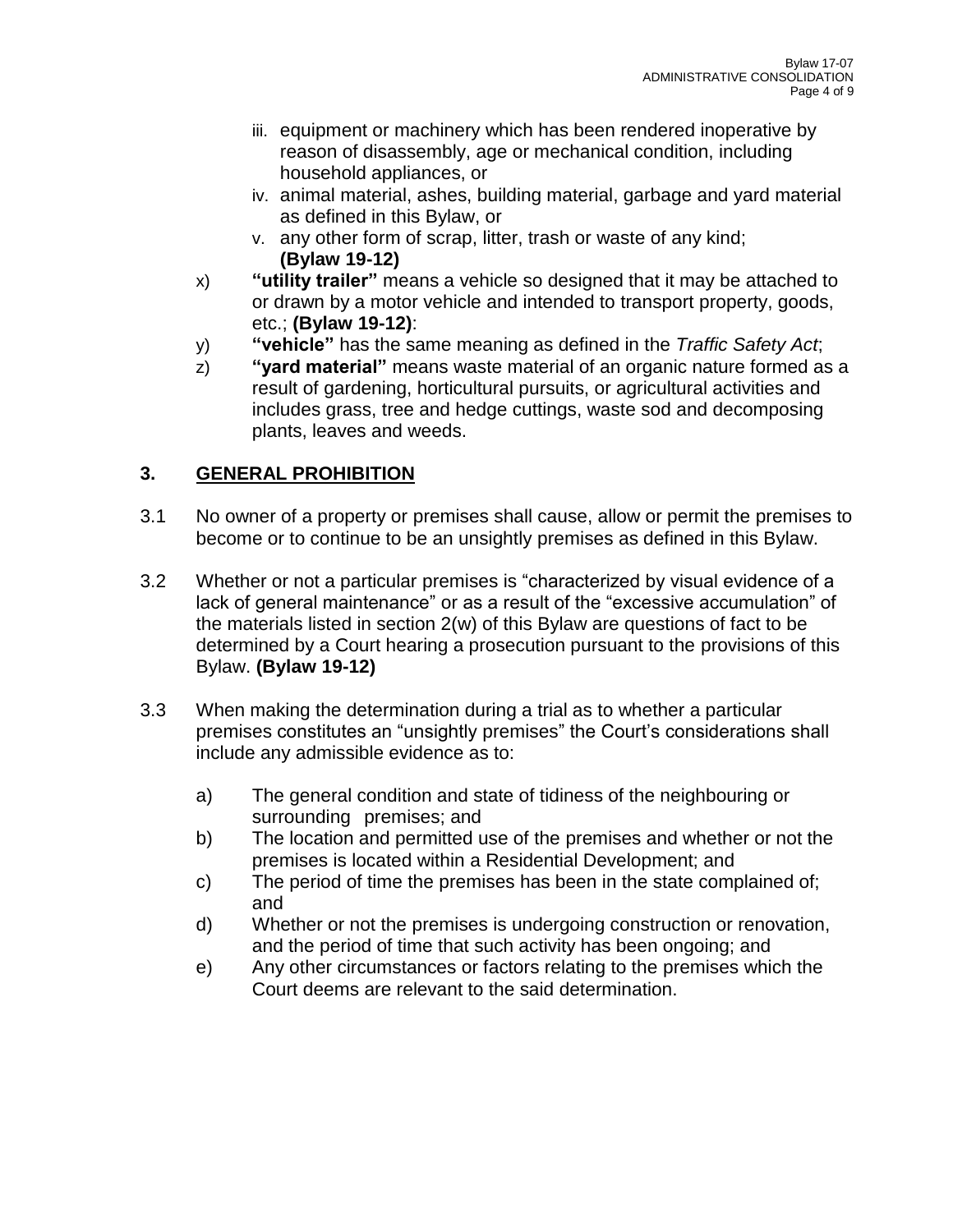# **4. WEEDS, GRASS, TREES, PESTS, AND SMOKE**

- 4.1 Every occupant or owner of any property or premises within the Town shall:
	- a) Eradicate or control all weeds and grass on a premises, and on any boulevard which abuts or adjoins the premises, including up to the center of lanes or alleys at the rear or side of the premises;
	- b) Prune or remove any and all trees that, due to a deterioration of condition or for any other reason, interfere with any public utility or public works, and are a public safety hazard;
	- c) Remove or prune any shrub owned by him which is, or could be, a nuisance to any person using any publicly owned or maintained sidewalk or street;
	- d) Prevent stagnant water from remaining on any such premises and becoming a breeding place for mosquitoes or other pests;
	- e) Cut or mow the grass on any boulevard or street, situated on Town owned land adjoining, or abutting or adjacent to premises owned or occupied by him, to prevent such grass from growing to such a height as to be unsightly, having regard to the height of the grass on adjacent or surrounding premises;
	- f) Remove from such property any dead grass or brush or rubbish which may be untidy or unsightly, or may harbor vermin or pests thereon;
	- g) Cut the grass on such property before said grass reaches such a height as to be unsightly, having regard to the height of the grass on adjacent or surrounding property.
- 4.2 No occupant or owner of any property or premises shall:
	- a) Allow noxious weeds or prohibited noxious weeds (as defined in the Weed Control Regulation AR 19/210) to grow on occupied or unoccupied premises. **(Bylaw 19-12)**
	- b) Suffer or permit trees growing on private property to interfere or endanger the lines, poles, conduits, pipes, sewers or other works of the Town;
	- c) Allow blight or disease of the trees or shrubs or vegetable or plant life liable to spread to other trees or shrubs or plant life within the Town to go unchecked;
	- d) Allow or cause an opaque or dense smoke or dust to be emitted to the atmosphere from any lands, buildings or premises within the Town of Okotoks.

# **5. CONSTRUCTION SITES**

5.1 An owner of a property or premises under construction shall ensure that building materials and waste materials on the premises are removed or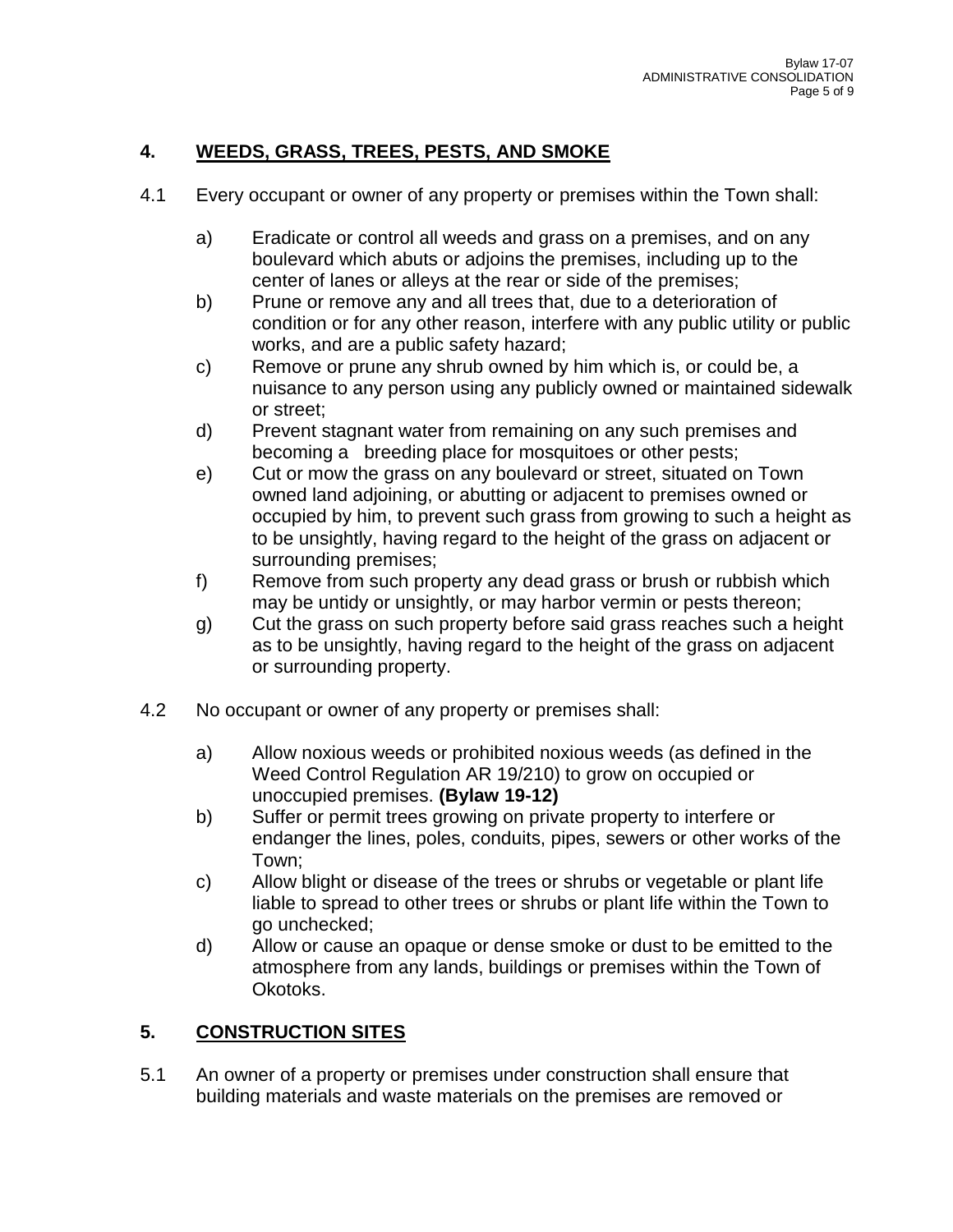contained and secured in such a manner that prevents such material from being blown off or scattered from the property.

5.2 An owner of a property or premises under construction or renovation shall ensure that waste building material on the premises is removed or secured within a reasonable time by means of appropriate containers.

### **6. RECREATION VEHICLES AND UTILITY TRAILERS (Bylaw 19-12)**

- 6.1 No person shall be allowed to keep or maintain on private property in a residential district or within the Heritage Mixed Use District, as defined in the Land Use Bylaw:
	- a) a recreation vehicle or utility trailer in a front yard or side yard abutting a roadway for longer than 72 consecutive hours, following which the owner or operator shall remove the recreation vehicle or utility trailer from any private property in a residential district or with the Heritage Mixed Use District, as defined in the Land Use Bylaw, for a period of not less than 48 consecutive hours;
	- b) a recreation vehicle or utility trailer on any portion of a front yard except on an area that is paved. A paved surface may consist of cement, asphalt, paver, or similar, and is not considered paved if only the areas under the tires are paved;
	- c) a recreation vehicle or utility trailer parked other than parallel to the sides of a driveway;
	- d) a recreation vehicle or utility trailer parked in a manner that, in the opinion of a Peace Officer, impairs the line of sight for vehicular and/or pedestrian traffic to the point where it constitutes an unsafe or hazardous condition, or it constitutes any traffic or public safety hazard; or
	- e) a recreation vehicle or utility trailer parked so as to encroach onto the sidewalk, curb, or roadway.
- 6.2 Notwithstanding Section 6.1, a person may be allowed to keep or maintain a recreation vehicle or utility trailer on private property in a residential district or within the Heritage Mixed Use District, as defined in the Land Use Bylaw, at a location other than a front yard or side yard abutting a roadway.

# **7. EXEMPTIONS & EXCEPTIONS**

- 7.1 The provisions of this Bylaw shall not be interpreted to prevent bona fide and permitted commercial, industrial, agricultural, construction, demolition, renovation, landscaping, clean-up, storage or other related activities from being carried out on, or in relation to a premises.
- 7.2 The owner of a premises that carries on or permits the carrying on of any activities referred to in section 7.1 of this Bylaw shall ensure that all reasonable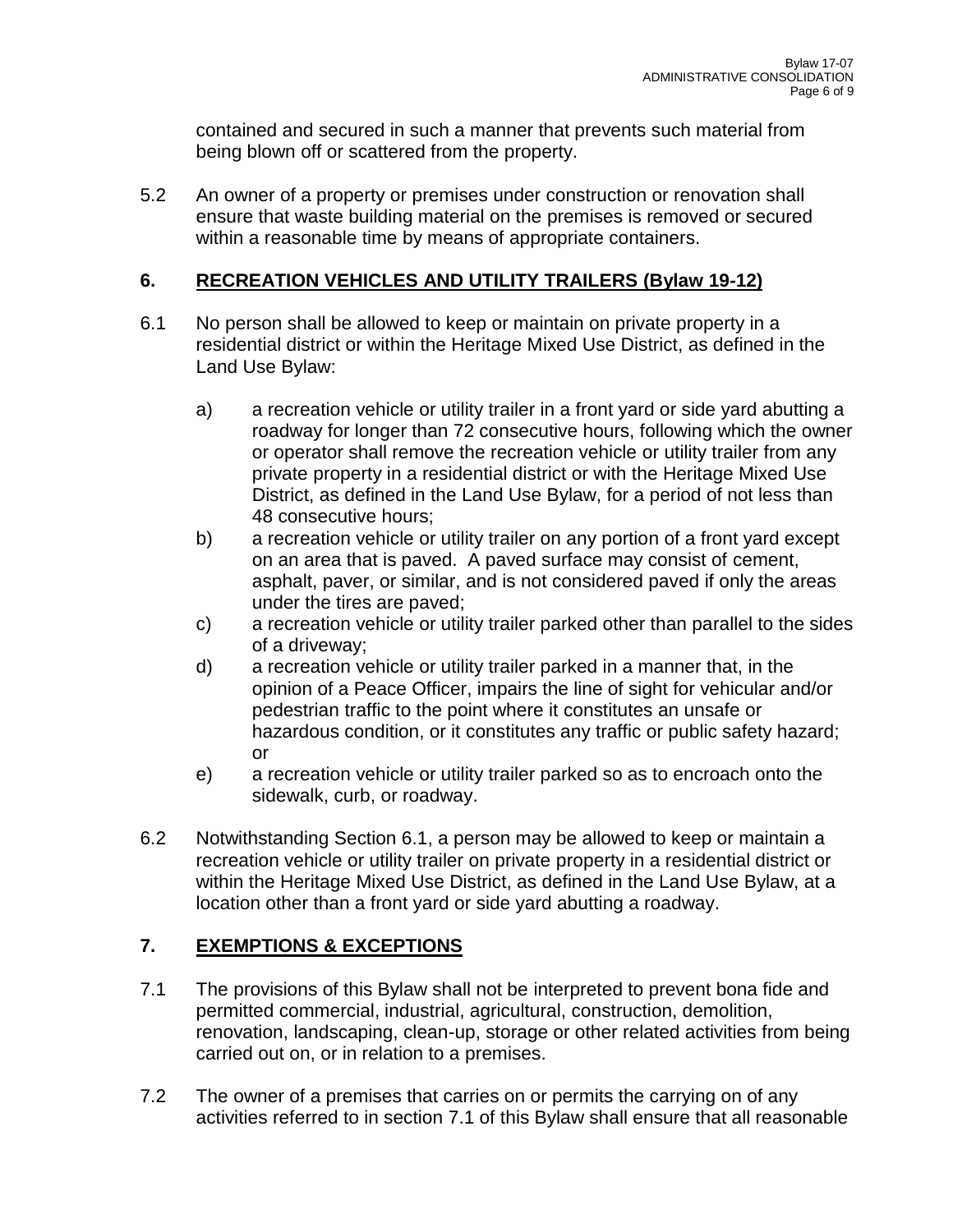steps are taken to minimize the duration and visual impact of any resulting untidiness or unsightliness of the premises. **(Bylaw 19-12)**

7.3 Whether or not an owner has taken "all reasonable steps" to minimize the duration and visual impact of any resulting untidiness or unsightliness of a premises, as referred to in section 7.2 of this Bylaw, is a question of fact to be determined by the Court hearing a prosecution pursuant to the provisions of this Bylaw. **(Bylaw 19-12)**

# **8. INSPECTIONS**

- 8.1 The Chief Administrative Officer (CAO) and other duly appointed Town officials are charged with the responsibility and authority to enforce and carry out the provisions of this Bylaw. Any person so authorized and/or contracted by the CAO or the Council to carry out any inspection and remedial work on a premises or property pursuant to the provisions of this Bylaw shall have the right to enter upon any such property, other than a dwelling house, to carry out such inspections or work.
- 8.2 A Peace Officer, when investigating an alleged contravention of this Bylaw, is hereby authorized to enter upon any lands, buildings or premises, other than a dwelling house, to inspect for conditions that may constitute a nuisance, or otherwise contravene the provisions of this Bylaw. A Peace Officer may thereafter issue a verbal or written order to the owner or occupant thereof to remedy any condition(s) of the subject premises or property that have been found to be in contravention of this Bylaw.

# **9. ENFORCEMENT**

- 9.1 Where a Peace Officer has reasonable grounds to believe that a person has contravened any provision of this Bylaw, the Peace Officer may commence proceedings against such person by:
	- a) Issuing the person a Violation Ticket pursuant to the provisions of Part 2 of the *Provincial Offences Procedure Act*; or
	- b) Swearing out an Information and Complaint against the person.
- 9.2 Where a Peace Officer issues a person a Violation Ticket in accordance with section 9.1(a) of this Bylaw, the officer may either:
	- a) Allow the person to pay the specified penalty as provided for in sections 11.1 and 11.2 of this Bylaw by indicating such specified penalty on the Violation Ticket; or **(Bylaw 19-12)**
	- b) Require a Court appearance of the person where the Peace Officer believes that such appearance is in the public interest, pursuant to the provisions of Part 2 of the *Provincial Offences Procedure Act*.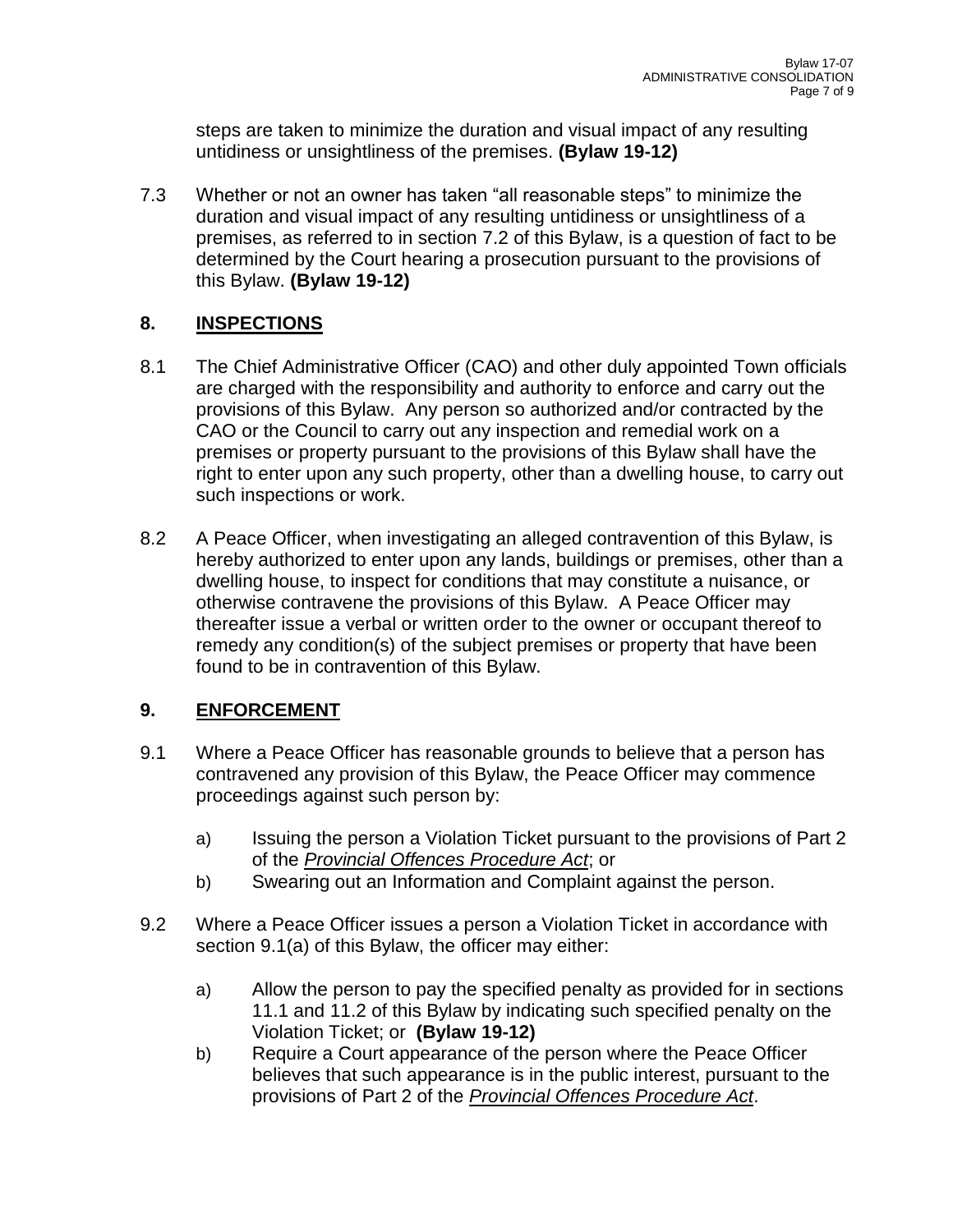- 9.3 Notwithstanding any other provision of this Bylaw, a Peace Officer, upon receiving and reviewing a nuisance or unsightly premises complaint, shall assess the nuisance being the subject of the complaint. The investigating officer shall then recommend or take whatever actions are considered appropriate to address the complaint, in all of the circumstances.
- 9.4 No provision of this Bylaw nor any action taken pursuant to any provision of this Bylaw shall restrict, limit, prevent or preclude the Town from pursuing any other remedy in relation to a premises or nuisance as provided by the *Municipal Government Act*, or any other law of the Province of Alberta.

### **10. GENERAL PENALTY PROVISION**

10.1 Any person that violates any provision of this Bylaw is guilty of an offence and is liable upon conviction to a maximum fine of TEN THOUSAND DOLLARS (\$10,000.00) or in default of payment of the fine to imprisonment for a period not exceeding one (1) year, or to both fine and imprisonment in such amounts.

### **11. MINIMUM AND SPECIFIED PENALTIES**

- 11.1 The specified penalty for a violation of any provision of this Bylaw is a fine in the amount of FIVE HUNDRED DOLLARS (\$500), and the minimum fine allowable for any such violation is THREE HUNDRED DOLLARS (\$300).
- 11.2 Notwithstanding section 11.1 of this Bylaw, if a person violates the same provision of this Bylaw twice (or more) within a one-year period, the minimum penalty allowable for the second (and subsequent) such violation(s) shall be a fine in the amount of FIVE HUNDRED DOLLARS (\$500.00). **(Bylaw 19-12)**

# **12. GENERAL**

- 12.1 It is the intention of the Council of the Town that each provision of this Bylaw should be considered as being separate and severable from all other provisions. Should any section or provision of this Bylaw be found to have been improperly enacted, then such section or provision shall be regarded as being severable from the rest of this Bylaw and that the Bylaw remaining after such severance shall remain effective and enforceable.
- 12.2 It is the intention of the Council of the Town that all offences created pursuant to this Bylaw be construed and considered as being Strict Liability Offences.
- 12.3 In the case of an offense that is of a continuing nature, a contravention constitutes a separate offense in respect of each day or part of a day on which it continues. **(Bylaw 19-12)**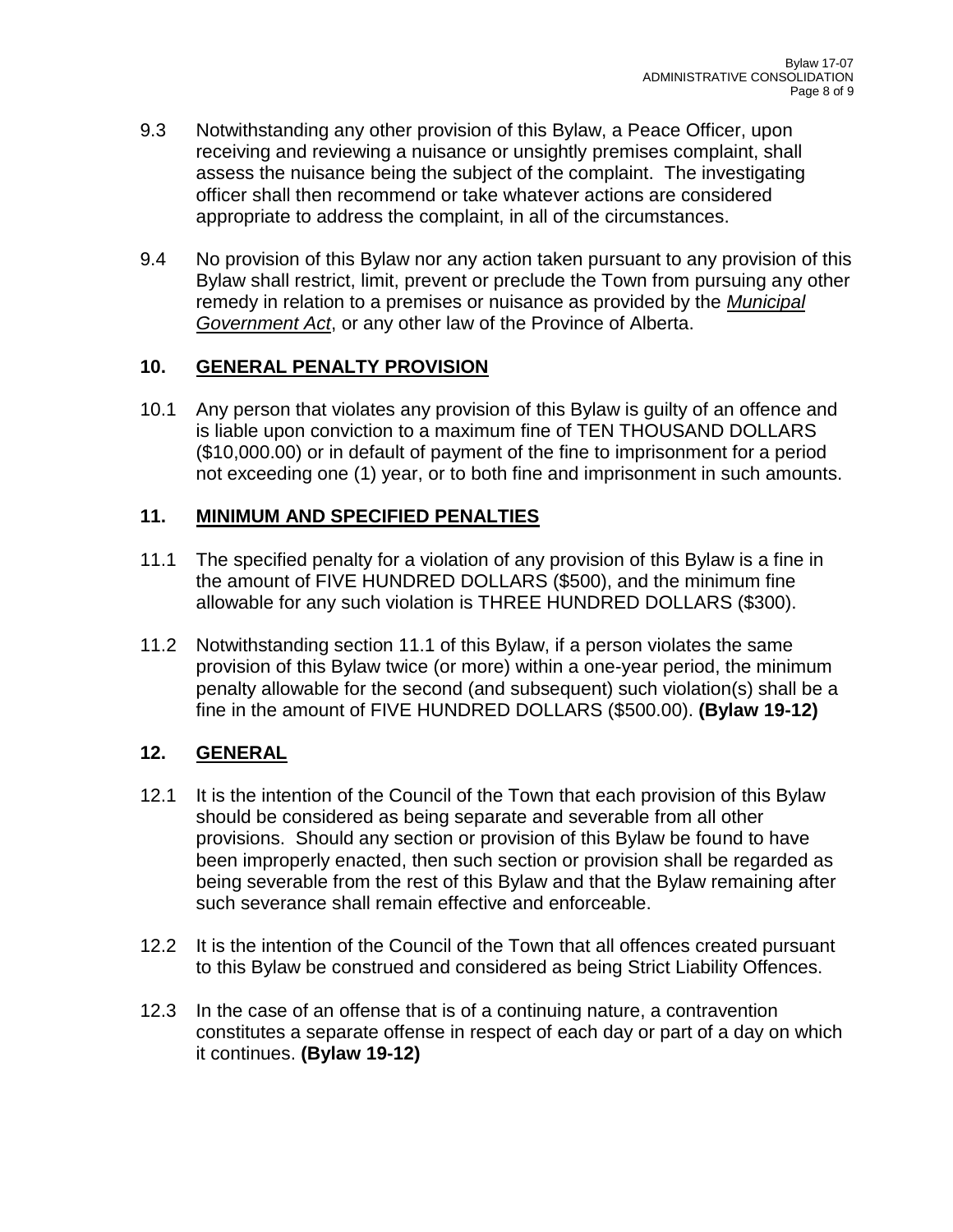- 12.4 Whenever the singular and masculine gender is used in this Bylaw, the same shall include the plural, feminine and neuter gender whenever the context so requires.
- 12.5 This Bylaw shall come into effect upon third reading, and Bylaw A.295 and A.426 of the Town is hereby repealed upon this Bylaw coming into effect.

Bylaw 17-07 received third and final reading August 13, 2007.

### ORIGINAL BYLAW SIGNED BY MAYOR AND MUNICIPAL SECRETARY

Bylaw 19-12 received third and final reading June 11, 2012.

ORIGINAL BYLAW SIGNED BY MAYOR AND MUNICIPAL SECRETARY